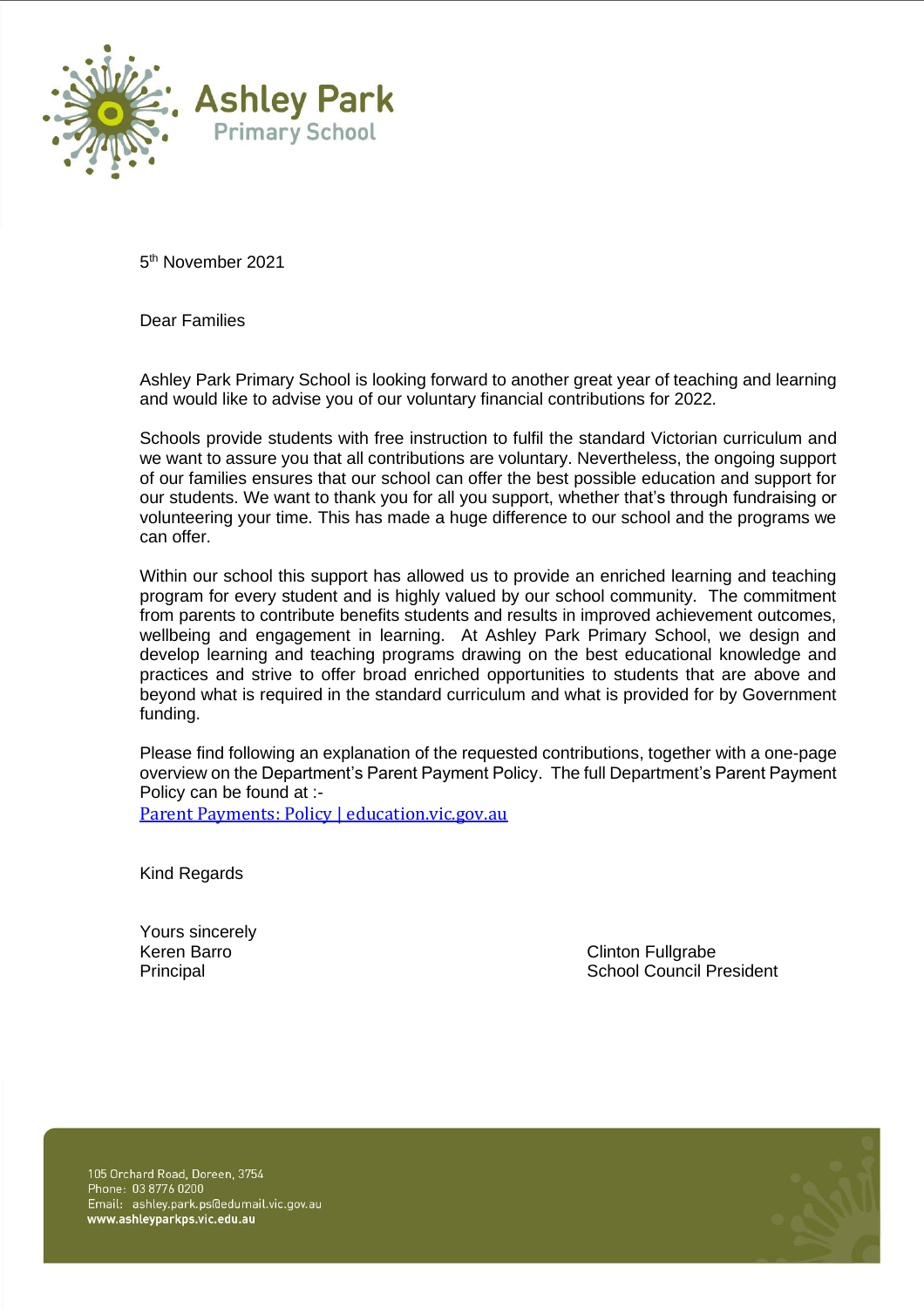

### **Curriculum Contributions**

These are support items and activities that help deliver fundamental curriculum or subject learning.

These items include:

- Materials including text books and student stationery
- Materials for learning and teaching (e.g. cooking, art work, clay)

At Ashley Park Primary School, all stationery items are provided for each learning community relevant to their year level. Items are replenished as necessary throughout the year. Using this method, we are able to purchase items in large quantities and obtain high quality materials at competitive prices. Our school only requests contributions for items that we believe add value to the school experience for students.

### **Other Contributions**

Ashley Park Primary School continues to welcome your voluntary contributions to support our school. These type of other contributions are categorised under two headings:-

- 1. A General Voluntary contribution: This goes towards all of our school's important priorities for 2022 as well as providing additional activities and services for all students.
- 2. A tax-deductible contribution to our Building Fund: This tax-deductible contribution supports renovations/improvements (such as the stage 1 installation of air conditioners in 2021), upgrades and maintenance of school infrastructure.

### **Extra-Curricular Items and Activities**

These non-essential materials and services are provided in addition to the standard curriculum program and are offered to all students. These optional extras are provided on a user-pays basis and if parents and guardians choose to access them for students, they will be required to pay for them. Examples include excursions, incursions and camps. At Ashley Park Primary School, we do not include any of these in our annual Parent Payment Contributions.

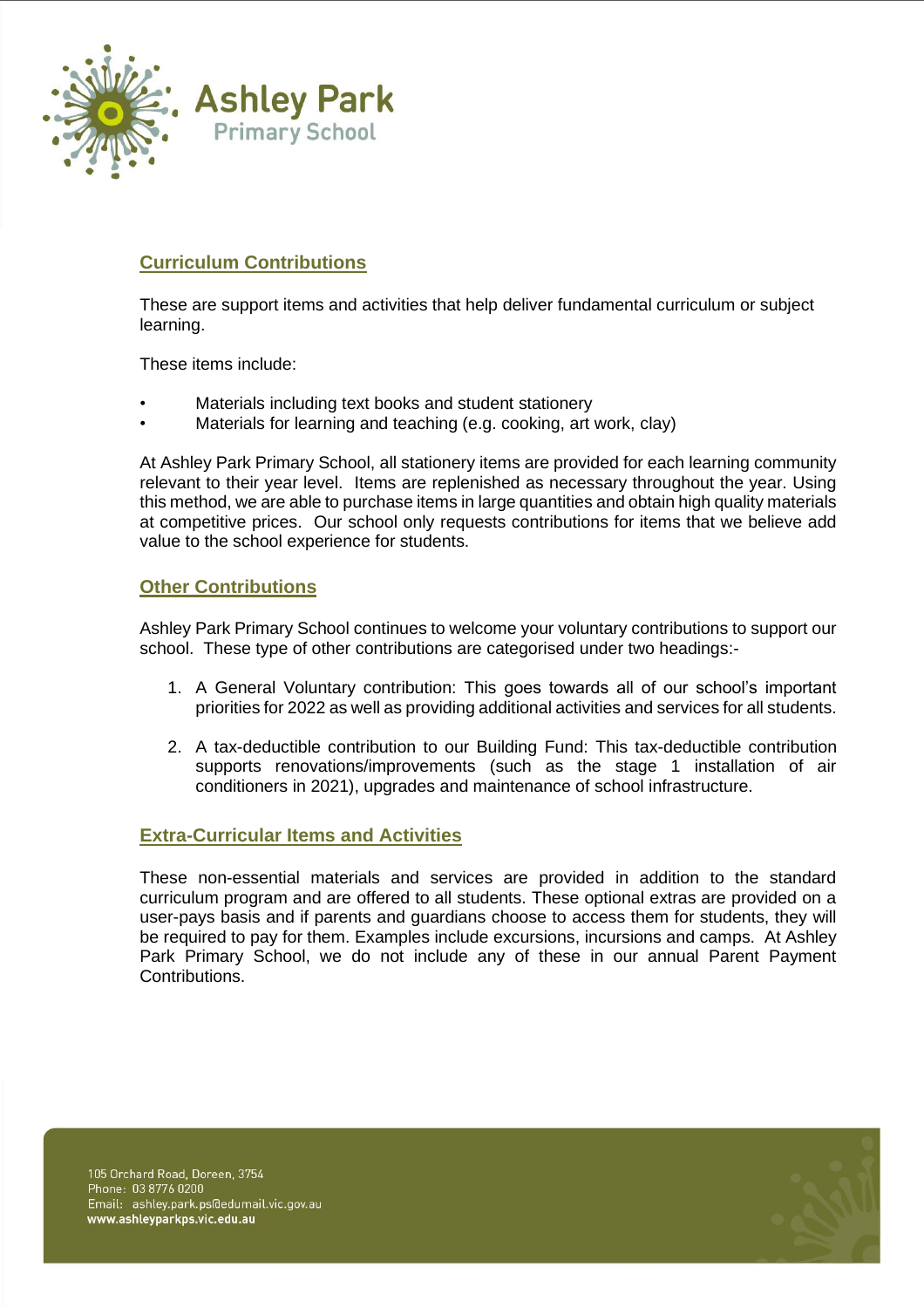

**Please be assured that Ashley Park Primary School makes every effort to keep contribution requests to a minimum and affordable for all parents.** 

| <b>Curriculum Contributions</b> - items and activities that students use, or<br>participate in, to access the Curriculum                                                                                                                                                                                                               | Amount        |
|----------------------------------------------------------------------------------------------------------------------------------------------------------------------------------------------------------------------------------------------------------------------------------------------------------------------------------------|---------------|
| Community consumables, materials & equipment                                                                                                                                                                                                                                                                                           |               |
| Student stationery supplies – for the entire year<br>$\bullet$<br>Among other things, these include:-<br>writing books, project books, scrap books, reading journals, targeted<br>handwriting books, colouring materials, pens/pencils, scissors,<br>sharpeners, rulers and glue sticks : \$20 per term<br>Creative Arts: \$5 per term | \$80<br>\$20  |
|                                                                                                                                                                                                                                                                                                                                        | \$20          |
| STEAM: \$5 per term                                                                                                                                                                                                                                                                                                                    |               |
| Inquiry: \$5 per term                                                                                                                                                                                                                                                                                                                  | \$20          |
| Spanish/Performing Arts: \$5 per term                                                                                                                                                                                                                                                                                                  | \$20          |
| <b>Total Amount</b>                                                                                                                                                                                                                                                                                                                    | \$200         |
| Other Contributions - non-curriculum items and activities                                                                                                                                                                                                                                                                              | <b>Amount</b> |
| <b>General</b>                                                                                                                                                                                                                                                                                                                         | \$            |
| <b>Tax deductible contributions</b>                                                                                                                                                                                                                                                                                                    |               |
| <b>Building fund.</b> A tax-deductible contribution to support renovations, upgrades,<br>and maintenance of school infrastructure                                                                                                                                                                                                      | \$            |
|                                                                                                                                                                                                                                                                                                                                        |               |

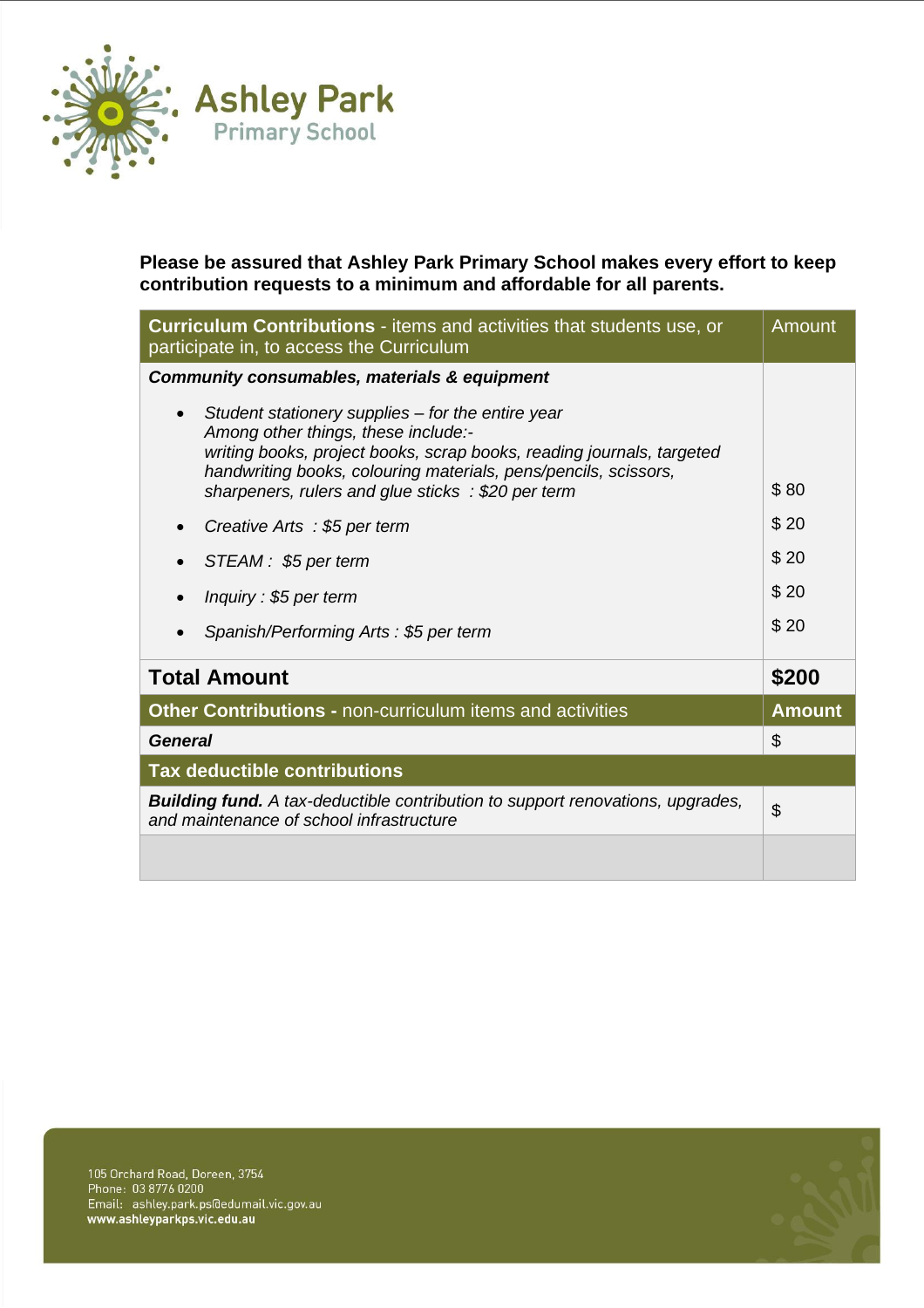

### **Payment Methods**

- o Payment by COMPASS preferred option
- o Payment by EFTPOS or Cash at the office
- o Payment by BPAY Biller Code 87361 Reference Please contact the office
- o Direct Deposit : Commonwealth Bank Ashley Park Primary School BSB 063 093 Account 1000 0255 Reference : Your child's surname and first initial

Families can choose to opt into instalment payments (flexible payment arrangements) if they wish, which can be set up automatically via COMPASS. The suggested instalments consist of 10 equal payments per student as follows :-

- $\circ$  Friday 28<sup>th</sup> January
- $\circ$  Friday 11<sup>th</sup> February
- $\circ$  Friday 25<sup>th</sup> February
- $\circ$  Friday 26<sup>th</sup> February
- Friday 11<sup>th</sup> March
- $\circ$  Friday 25<sup>th</sup> March
- o Friday 8<sup>th</sup> April
- o Friday 6<sup>th</sup> May
- o Friday 20<sup>th</sup> May
- o Friday 3<sup>rd</sup> June
- $\circ$  Friday 17<sup>th</sup> June

### **Financial Support for Families**

Ashley Park Primary School understands that some families may experience financial difficulty and offers a range of support options.

For a confidential discussion about accessing these services please contact: Tracey Jones - Ph: 03 8776 0200 | Email: [tracey.jones@education.vic.gov.au](mailto:tracey.jones@education.vic.gov.au)

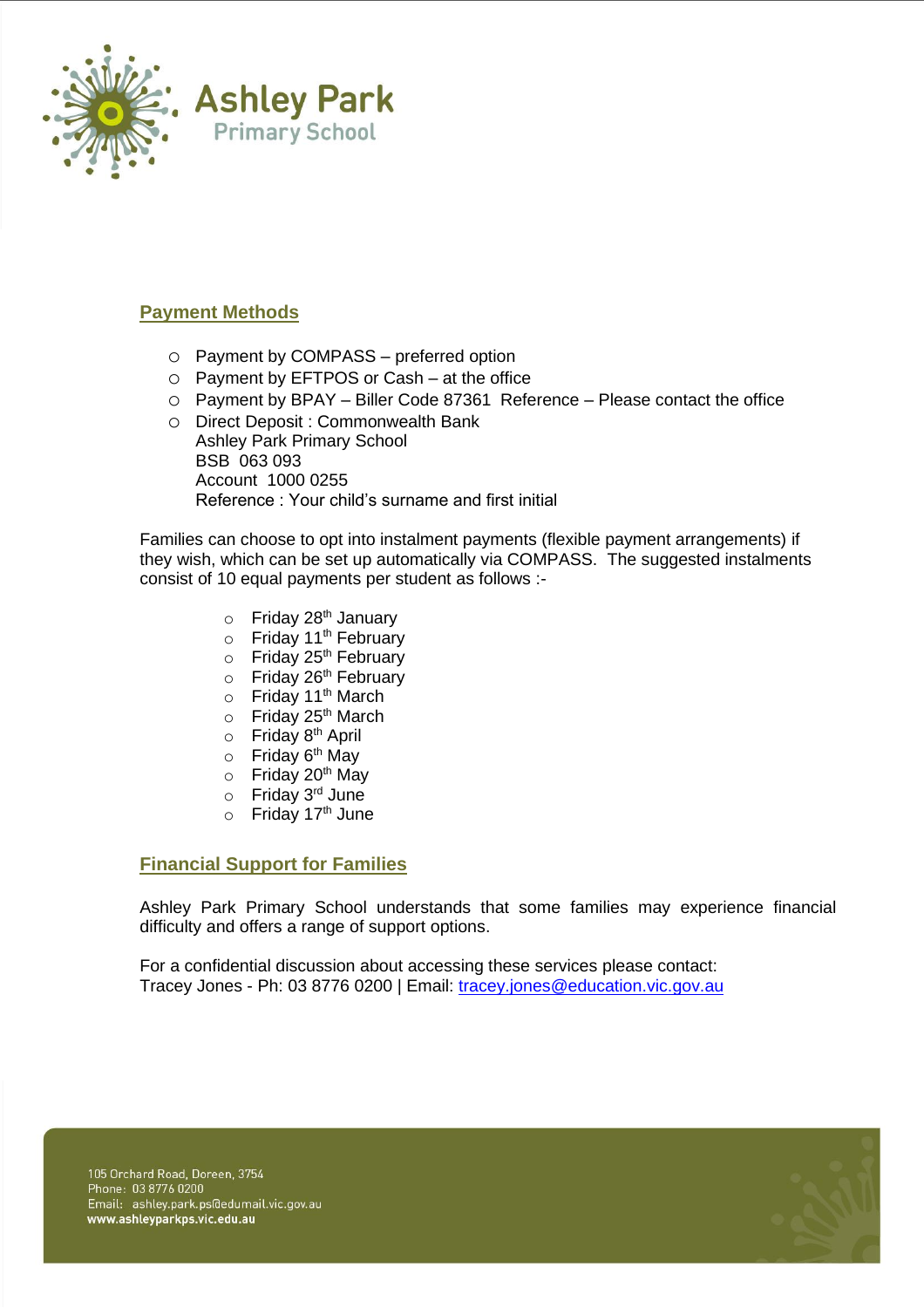

Your child will not be disadvantaged if you do not make a contribution. All records of contributions are kept confidential as well as your decision about whether to make a contribution or not.

### **Refunds**

Ashley Park Primary School will consider requests for partial or full refunds of payments made by parents on a case-by-case basis, taking into account the individual circumstances. Generally, we will not be able to refund payments made for items purchased or costs that have already been paid where those funds have already been transferred to a third party. For example, camp costs when a child becomes unwell and cannot attend in circumstances where the payment has already been made or committed to a third party and no refund is available to the school. Where possible, we will make this clear to parents at the time of payment.